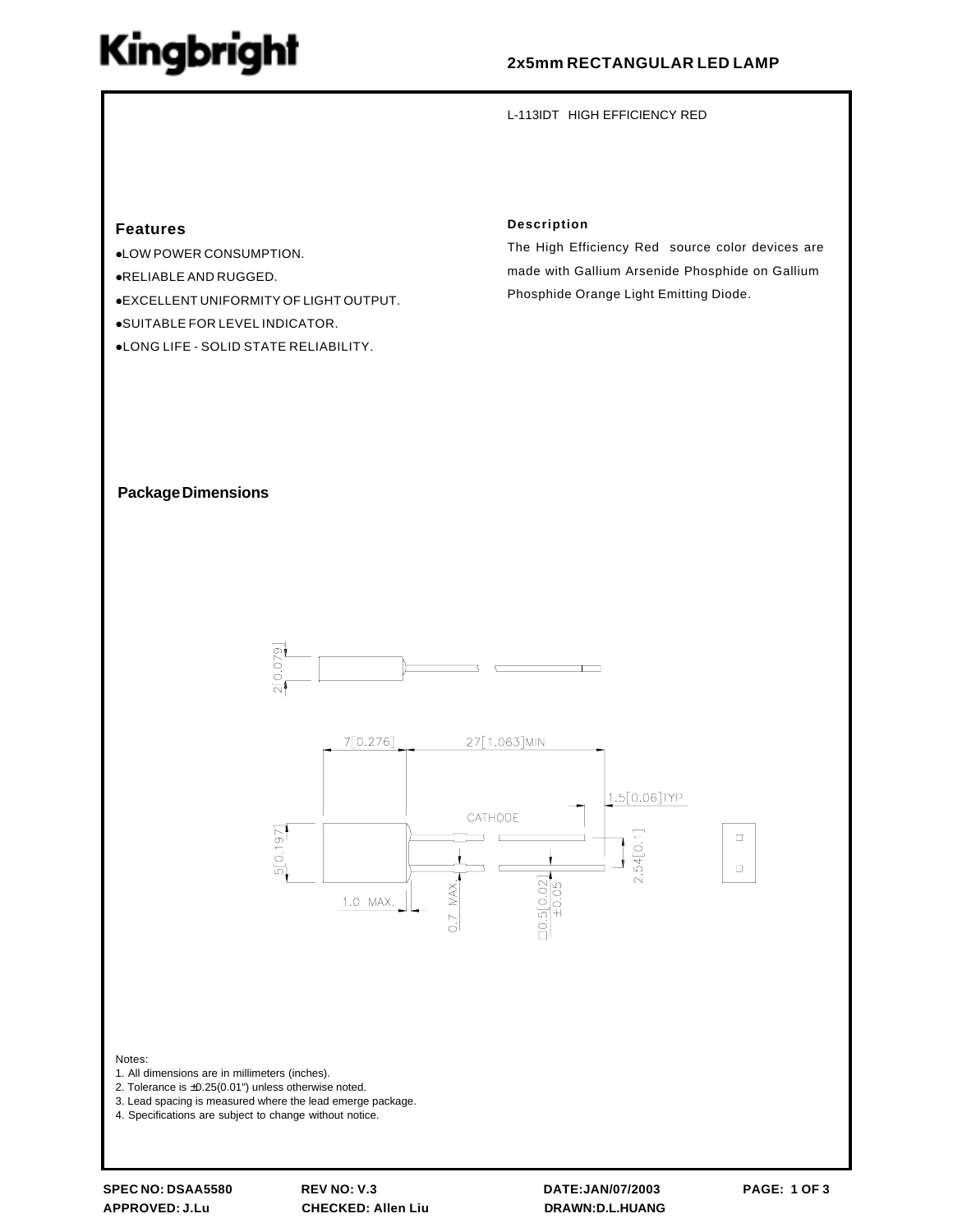# Kingbright

| <b>Selection Guide</b> |                                |              |      |                                          |                  |  |  |  |  |
|------------------------|--------------------------------|--------------|------|------------------------------------------|------------------|--|--|--|--|
| Part No.               | <b>Dice</b>                    | Lens Type    |      | $\mathsf{I} \mathsf{v}$ (mcd)<br>@ 10 mA | Viewing<br>Angle |  |  |  |  |
|                        |                                |              | Min. | Typ.                                     | 201/2            |  |  |  |  |
| $L-113IDT$             | HIGH EFFICIENCY RED(GaAsP/GaP) | RED DIFFUSED | 3    | 5                                        | 110°             |  |  |  |  |

Note:

1. θ1/2 is the angle from optical centerline where the luminous intensity is 1/2 the optical centerline value.

### **Electrical / Optical Characteristics at T<sub>A</sub>=25°C**

| Symbol               | Parameter                | <b>Device</b>              | Typ. | Max. | <b>Units</b> | <b>Test Conditions</b> |  |
|----------------------|--------------------------|----------------------------|------|------|--------------|------------------------|--|
| $\lambda$ peak       | Peak Wavelength          | <b>High Efficiency Red</b> | 627  |      | nm           | $F = 20mA$             |  |
| $\lambda$ D          | Dominate Wavelength      | <b>High Efficiency Red</b> | 625  |      | nm           | $I = 20mA$             |  |
| $\Lambda\lambda$ 1/2 | Spectral Line Half-width | High Efficiency Red        | 45   |      | nm           | $F = 20mA$             |  |
| C                    | Capacitance              | <b>High Efficiency Red</b> | 15   |      | pF           | $V = 0V$ : f = 1 MHz   |  |
| VF                   | <b>Forward Voltage</b>   | <b>High Efficiency Red</b> | 2.0  | 2.5  | $\vee$       | $F = 20mA$             |  |
| 1 <sub>R</sub>       | <b>Reverse Current</b>   | <b>High Efficiency Red</b> |      | 10   | uA           | $V_R = 5V$             |  |

### Absolute Maximum Ratings at T<sub>A</sub>=25°C

| Parameter                     | <b>High Efficiency Red</b>           | <b>Units</b> |
|-------------------------------|--------------------------------------|--------------|
| Power dissipation             | 105                                  | mW           |
| <b>DC Forward Current</b>     | 30                                   | mA           |
| Peak Forward Current [1]      | 160                                  | mA           |
| Reverse Voltage               | 5                                    | V            |
| Operating/Storage Temperature | -40 $^{\circ}$ C To +85 $^{\circ}$ C |              |
| Lead Solder Temperature [2]   | 260°C For 5 Seconds                  |              |

Notes:

1. 1/10 Duty Cycle, 0.1ms Pulse Width.

2. 2mm below package base.